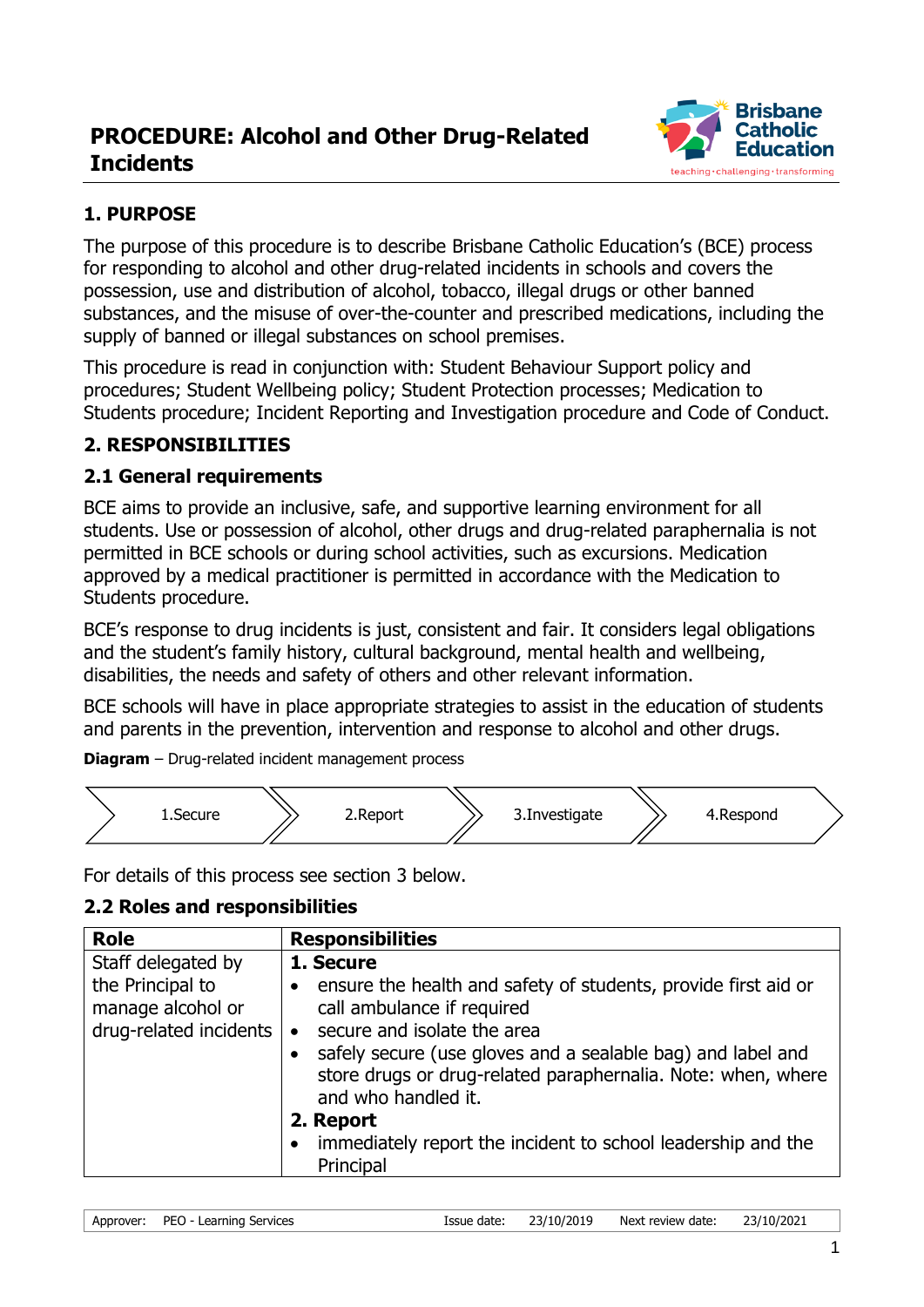# **PROCEDURE: Alcohol and Other Drug-Related Incidents**



| <b>Role</b> | <b>Responsibilities</b>                                                                                                                                                                                                                                                                                                                                                                                                                                                                                                                                                                                                                                                                                                                                                                                                                                                                                                                                                                                                                                                 |  |  |
|-------------|-------------------------------------------------------------------------------------------------------------------------------------------------------------------------------------------------------------------------------------------------------------------------------------------------------------------------------------------------------------------------------------------------------------------------------------------------------------------------------------------------------------------------------------------------------------------------------------------------------------------------------------------------------------------------------------------------------------------------------------------------------------------------------------------------------------------------------------------------------------------------------------------------------------------------------------------------------------------------------------------------------------------------------------------------------------------------|--|--|
| Principal   | contact Police if required<br>$\bullet$<br>record incident in Engage Student Support System.<br>3. Investigate<br>commence investigation of the incident. Where there are<br>implications of illegal activity, investigation is the responsibility<br>of the police.<br>refer to the school's Student Behaviour Support Plan<br>inform relevant staff that an investigation is underway.<br>$\bullet$<br>4. Respond<br>develop a response based on consideration of the facts,<br>including the student's family history, cultural background,<br>mental health and wellbeing, disabilities and other relevant<br>information<br>inform student and parent or guardian of the school's<br>proposed response to the incident<br>allow time for clarification from the student and parent or<br>quardian<br>implement agreed actions as part of a response plan<br>approved by the Principal.<br>notifies the Senior Leader - Learning and Identity of alcohol or<br>$\bullet$<br>drug-related incidents<br>ensures school staff have access to and are familiar with the |  |  |
|             | risk management strategies in their school and relevant BCE<br>policies, procedures and guidelines<br>ensures school staff are aware of this procedure and the<br>$\bullet$<br>school's behavior support plan<br>ensures school staff are aware of the relevant school and BCE<br>staff to be informed of alcohol and drug-related incidents and<br>staff able to assist<br>ensures students are aware of the consequences for alcohol<br>and drug-related incidents in schools through training, policy<br>awareness strategies including newsletters, fact sheets and<br>information briefings<br>ensures parents are aware of the school's approach to<br>٠<br>management of alcohol and drug-related incidents and of<br>consequences through policy awareness strategies including<br>newsletters, fact sheets, parent portal and other forms of<br>communication.                                                                                                                                                                                                 |  |  |

#### **3. PROCEDURE**

#### <span id="page-1-0"></span>**3.1 Secure**

Attend to the immediate health and safety needs of the student or situation. Seek

| Approver: PEO - Learning Services |  | Issue date: 23/10/2019    Next review date: 23/10/2021 |  |
|-----------------------------------|--|--------------------------------------------------------|--|
|                                   |  |                                                        |  |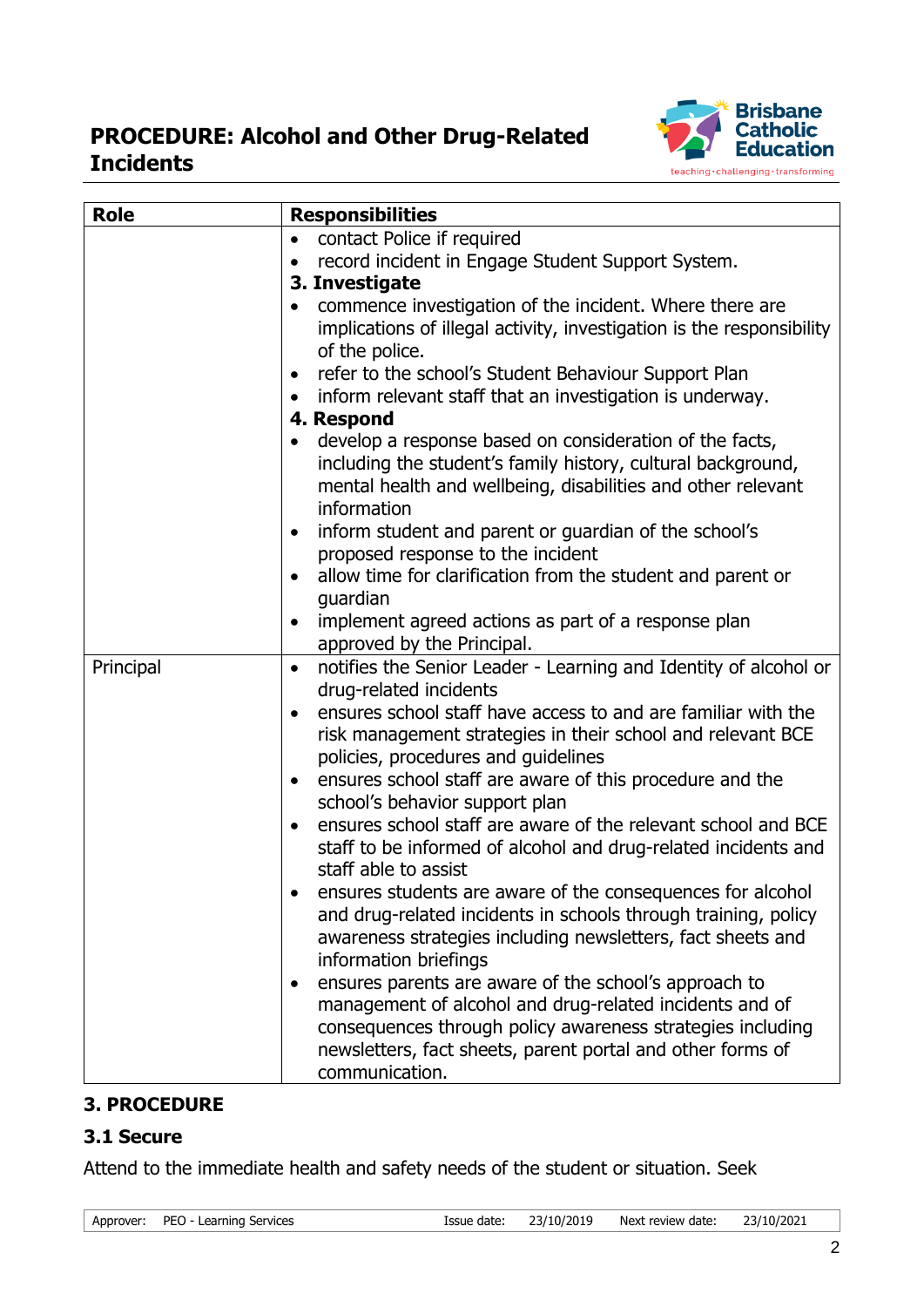

assistance from the first aid officer and senior staff. Do not leave the student unattended, unless absolutely necessary.

Secure the alcohol or drugs and drug-related paraphernalia. Use gloves, label items and secure in a lockable storage unit in the presence of another staff member. Record the date, time and location of the items and names of staff who have had contact with it.

If possible, take notes about the incident for use in the investigation phase e.g. what happened, when and where it happened, who was involved/affected and why it happened.

If there are no apparent health and safety risks involved, escort the student to the Principal or other senior staff member.

If the substance is an unsanctioned drug (alcohol, cigarettes, and prescription drugs), contact parent or guardians and offer them the option of removing the substance from the school, if deemed appropriate.

Staff must not undertake a personal search which involves touching the student. Staff must request that the student empty their pockets and/or open their bag. If the student declines to hand over the item, the student's parent or guardian should be contacted and informed of the situation. The parent or guardian must be given an opportunity to speak with the student on the telephone or to attend at the school to speak with the student. At this point, staff must seek the permission of the parent or guardian to search the student's bags.

Pending this, the student should remain with an appropriate member of school personnel.

#### <span id="page-2-0"></span>**3.2 Report**

Immediately report the incident to administration and the Principal. The Principal or delegate must report the incident to the police, if the substance is suspected to be an illicit drug. The Principal or delegate must notify the Senior Leader - Learning and Identity of the incident.

Record the incident in Engage Student Support System and inform the parent or guardian of the circumstances, if the student is under the age of 17.

#### <span id="page-2-1"></span>**3.3 Investigate**

The Principal or delegate must investigate the incident thoroughly, with reference to the school's Student Behaviour Support Plan and school processes related to managing student wellbeing.

Where the incident involves illicit drugs, the police will investigate. The Principal must work with the police to complete the investigation and update the record in Engage Student Support System.

#### <span id="page-2-2"></span>**3.4 Respond**

The Principal or delegate must develop a response plan based on evidence collected and with consideration to:

the wellbeing of the student

| Approver: | PEO - Learning Services |  |
|-----------|-------------------------|--|
|           |                         |  |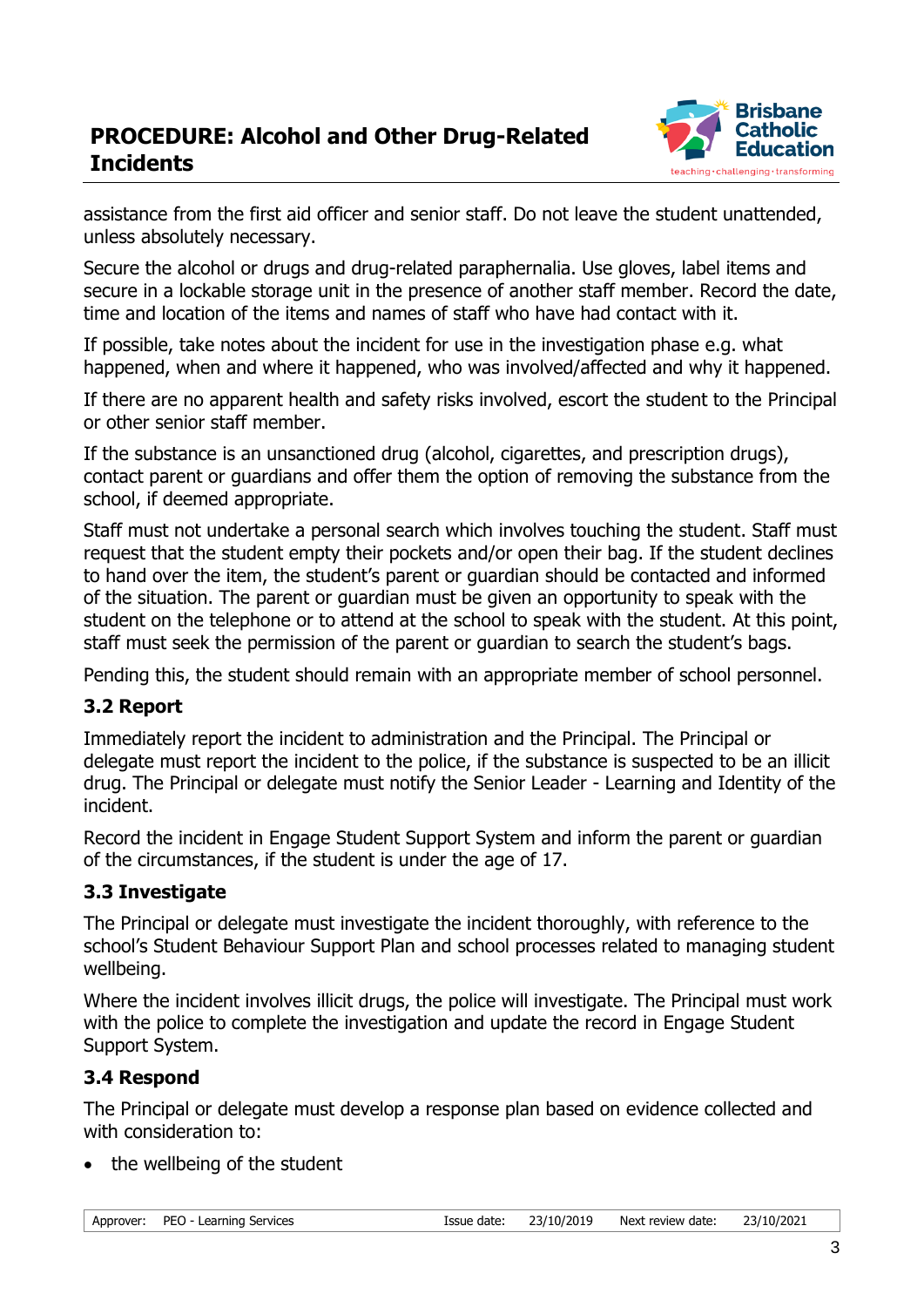

- whether the student has a disability
- formal sanctions e.g. suspension, request for exclusion
- the impact of the response on the student, parent or guardian and others
- the impact of the response on the reputation of the school and BCE
- the role of key staff, such as the guidance counsellor.

The response must include implementing the school's wellbeing and Student Behaviour Support Plan and related processes, with appropriate support in place for student/s and staff involved.

The Principal or delegate must inform school staff, students, and families etc. on a need-toknow basis, having regard to issues of privacy and confidentiality. Respond to the media if necessary, in collaboration with the Senior Officer - External Communications.

The Principal or delegate may use discretion in determining, on a case-by-case basis, the appropriate course of action that is warranted.

### **4. PERFORMANCE**

This procedure will be reviewed every two years.

#### **5. REFERENCES AND DEFINITIONS**

#### **5.1 References**

- Education (General Provisions) Regulation 2006 (Qld) Part 2
- Liquor Act 1992 (Qld) Division 2, Part 6A
- Liquor Regulation 2002 (Qld) Part 8A and Schedule 1A to 1S
- Drugs Misuse Act 1986 (Old)
- Drugs Misuse Regulations 1987 (Qld)
- Police Powers and Responsibilities Act 2000 (Qld)
- Police Powers and Responsibilities Regulations 2000 (Qld).

#### **5.2 Definitions**

| School drug education | A term to encompass all policies, practices, programs and<br>initiatives/events in schools connected with the prevention and<br>reduction of drug-related harm.                                                                                                                                                                                                                                                                   |
|-----------------------|-----------------------------------------------------------------------------------------------------------------------------------------------------------------------------------------------------------------------------------------------------------------------------------------------------------------------------------------------------------------------------------------------------------------------------------|
| Harm minimisation     | Refers to policies and programs aimed at reducing drug-<br>related harm, which includes the promotion of abstinence,<br>prevention, early intervention, specialist treatment, of<br>anticipated harm, and reduction of actual harm.                                                                                                                                                                                               |
| Drug                  | Any substance, which produces a psychoactive effect. Within<br>the context of the National Framework for Protocols for<br>Managing the Possession, Use and/or Distribution of Illicit and<br>Other Unsanctioned Drugs in Schools, the term 'drug' is used<br>generically to include tobacco and herbal cigarettes, alcohol,<br>pharmaceutical drugs, illicit drugs, image and performance<br>enhancing drugs, inhalants and kava. |

| Next review date: $23/10/2021$<br>Issue date: 23/10/2019<br>Approver: PEO - Learning Services |  |
|-----------------------------------------------------------------------------------------------|--|
|-----------------------------------------------------------------------------------------------|--|